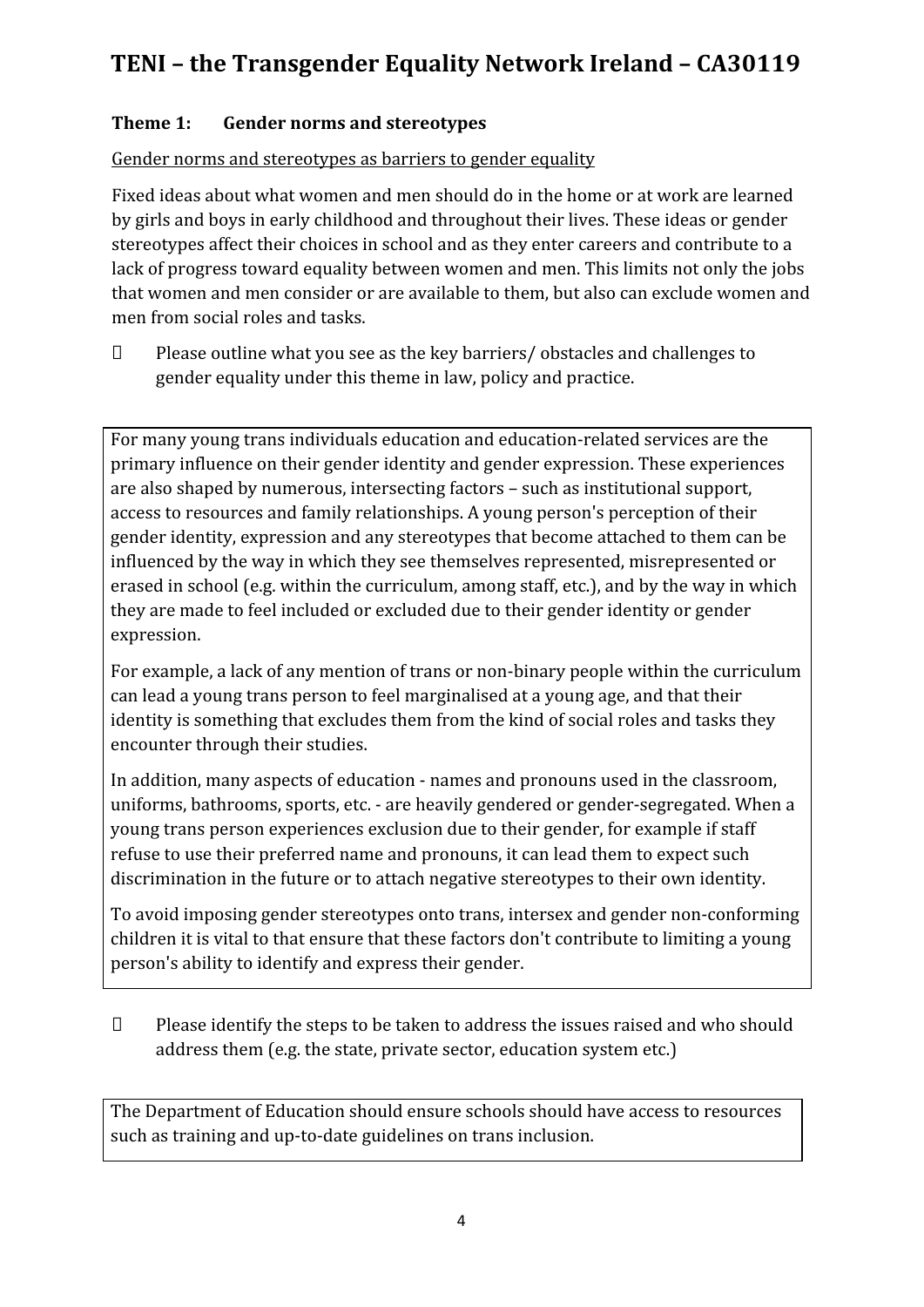Visibility and representation should be promoted through the school curriculum, particularly in SPHE and RSE, for example by the swift implementation of the National Council for Curriculum and Assessment's Draft Report on the Review of Relationships and Sexuality Education (RSE) in primary and post-primary schools (NCCA, July 2019).

https://www.google.com/url?sa=t&source=web&rct=j&url=https://www.ncca.ie/me dia/4004/draft-report-on-the-review-of-rse.pdf&ved=2ahUKEwjat--G5fHnAhVxt3EK HbH5CGsQFjAAegQIBBAB&usg=AOvVaw1VissRFnNurP5W3kHqYfFh

# **Theme 2: Work: Occupational segregation by gender, gender discrimination and the gender pay gap**

Women and men are often concentrated into different kinds of jobs and within the same occupations, women are often in work that is less well paid and has less opportunities for career advancement. Women often work in areas where they can work part-time so as to fit in with their caring responsibilities. While many men work in low paid jobs, many professions dominated by women are also low paid, and professions that have become female-dominated have become lower paid. This worsens the gender pay gap (the average difference between the wages of women and men who are working).

 $\Box$  Please outline what you see as the key barriers/ obstacles and challenges to gender equality under this theme in law, policy and practice.

A lack of robust training or policies on workplace inclusion for trans people can make it more difficult for people currently in employment to come out. This in turn leads to a lack of positive role models in certain sectors of the workforce to encourage more trans people to seek employment in those sectors. This is an especially important issue in the public sector, where a perception of certain state bodies as not being trans friendly can damage trust in those services among trans people, or a fear that they will be discriminated against.

 $\Box$  Please identify the steps to be taken to address the issues raised and who should address them (e.g. the state, private sector, education system etc.)

Gender identity, expression, sex characteristics should be added to the nine grounds of discrimination prohibited in the Equality Acts. This will give explicit protection to trans, intersex and gender non-conforming people in the workplace, communicating clearly to employers what their responsibilities are, promoting a cultural shift towards greater employment equality and reassuring employees that they are protected under the law.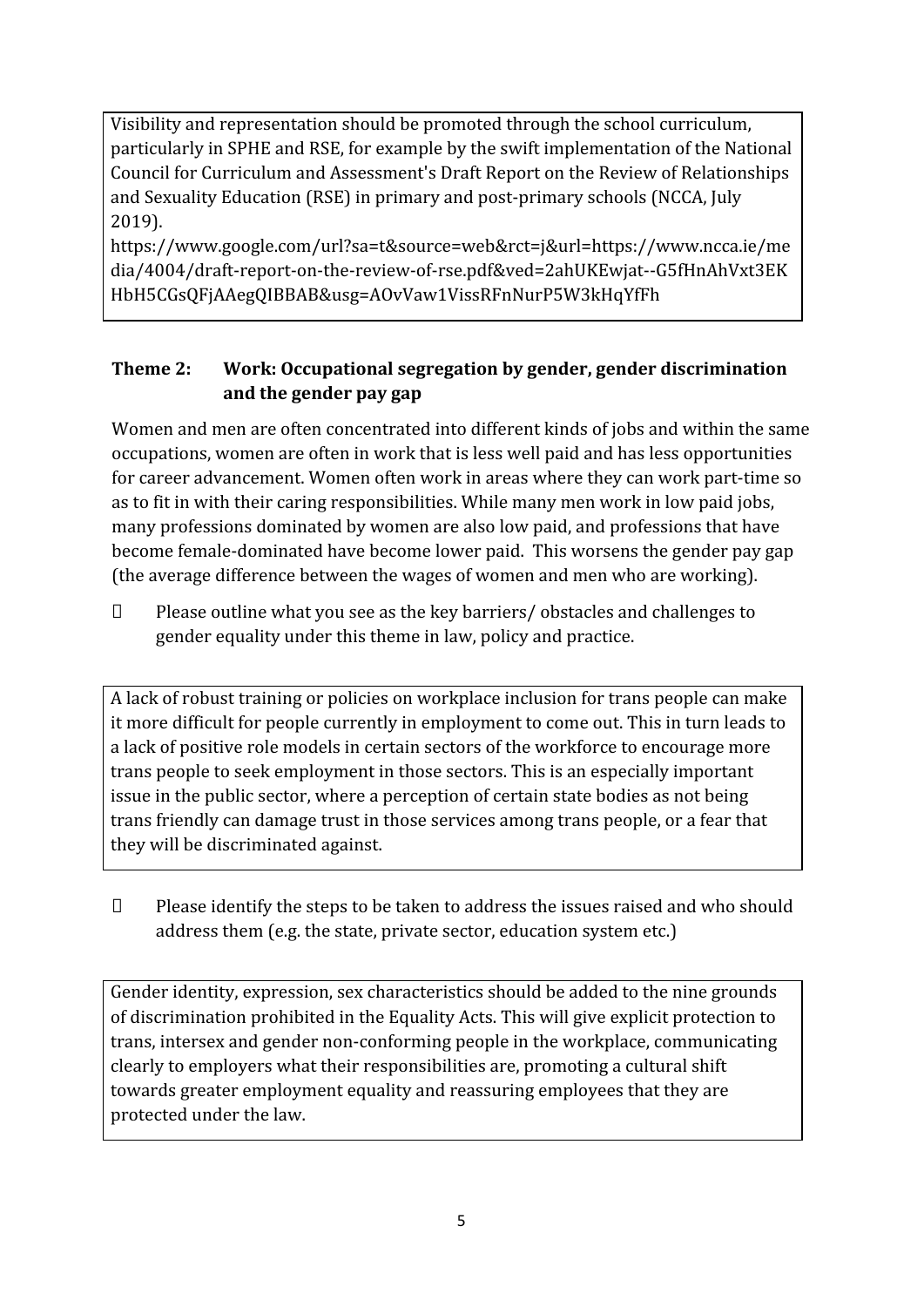Public services should reflect the makeup of the population, including trans people. All public services should ensure they have up-to-date policies in place on trans inclusion, and ensure that people are able to come out in the workplace.

#### **Theme 3. Care, paid and unpaid, as a social and family responsibility**

Care -- the social responsibility of care and women and men's co responsibility for care, especially within the family

Women remain disproportionately responsible for unpaid care and often work in poorly paid care work. For working parents or [lone parents,](https://aran.library.nuigalway.ie/bitstream/handle/10379/6044/Millar_and_Crosse_Activation_Report.pdf?sequence=1&isAllowed=y) balancing paid work with parenting and or caring for older and dependent adults presents significant challenges. Women are [most disadvantaged by these challenges,](https://eige.europa.eu/gender-equality-index/game/IE/W) yet men also suffer from lack of opportunities to share parenting and caring roles. Despite recent legislation and policy initiatives to support early years parental care, [inequalities in the distribution of unpaid](https://www.ihrec.ie/app/uploads/2019/07/Caring-and-Unpaid-Work-in-Ireland_Final.pdf)  [care](https://www.ihrec.ie/app/uploads/2019/07/Caring-and-Unpaid-Work-in-Ireland_Final.pdf) continue between women and men. The cost of childcare has been identified as a particular barrier to work for women alongside responsibilities of caring for older relatives and dependent adults.

- $\Box$  Please outline what you see as the key barriers/ obstacles and challenges to gender equality under this them in law, policy and practice.
- $\Box$  Please identify the steps to be taken to address the issues raised and who should address theme (e.g. the state, private sector, education system etc.)

#### **Theme 4: Women's access to, and representation in, public life and decision making**

## Ensure women's participation and representation in decision-making and leadership in the workplace, political and public life

Women are systematically underrepresented in leadership in [economic](https://eige.europa.eu/gender-equality-index/2019/compare-countries/power/2/bar) and [political](https://eige.europa.eu/gender-equality-index/2019/compare-countries/power/1/bar) [decision-](https://eige.europa.eu/gender-equality-index/2019/compare-countries/power/1/bar)making. Despite the introduction of a candidate gender quota (through the system of party funding) for national political office, and [initiatives](https://betterbalance.ie/) to support women's access to corporate decision-making roles, men continue to dominate leadership positions. There are also issues to be considered around how media represents women and men.

 Please outline what you see as the key barriers/ obstacles and challenges to gender equality under this theme in law, policy and practice.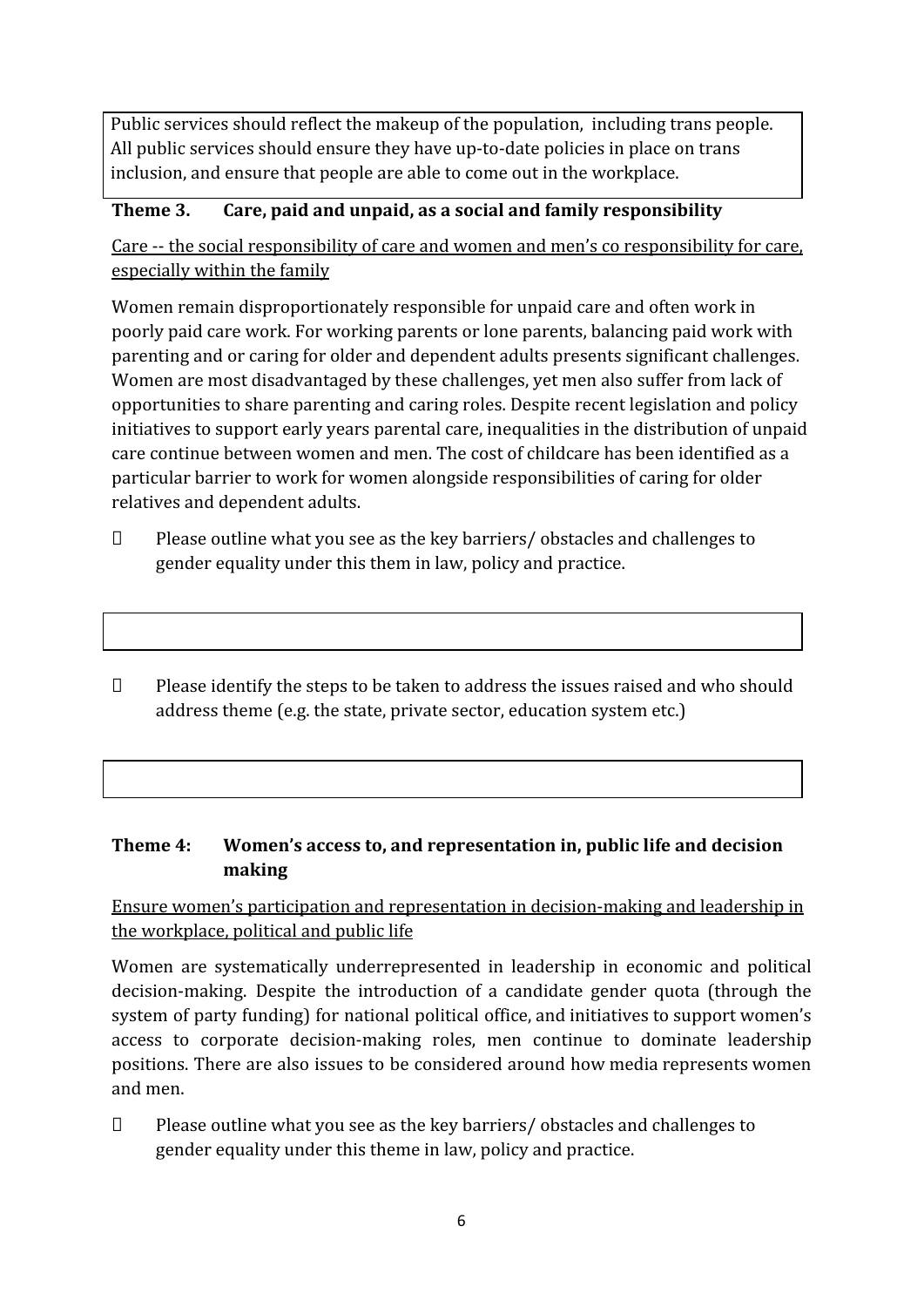In the past trans, intersex and gender non-conforming people have often been excluded from policy and decision-making in areas that have a profound impact on our wellbeing and human rights. This has led to the trans community having to fight long and hard to improve these policies and to advance our rights.

For example, the Gender Recognition Advisory Group, which did include any trans people in its membership, published its report on gender recognition in 2011. In many instances trans people continue to be well in the minority in groups set up to consider the best interests of trans people. To date no out trans, intersex or gender non-conforming person has been elected to either the Dáil or Seanad.

The media narrative surrounding trans issues continues to be mixed. Stereotypes and misconceptions about trans people still appear in the media while trans people have to rely on our stories being told by cisgender journalists, sometimes filtered through preexisting narratives.

 $\Box$  Please identify the steps to be taken to address the issues raised and who should address them (e.g. the state, private sector, education system etc.)

Political parties need to conduct more consultation with the trans community, as well as encourage and support trans, intersex and gender non-conforming people to run for public office.

Likewise the civil service should seek to promote trans inclusion in the workplace, in recruitment, promotion and supporting trans members of staff who wish to come out and transition in work.

Media outlets should be encouraged to access and follow media guidelines published by trans organisations such as TENI.

## **5. Where does gender inequality impact most?**

To conclude we would be interested in your response to the following question:  $In$ which area do you think gender inequality matters most?

Please rank the following in order of importance, 1 being the most important:

|           | Paid work          |  |
|-----------|--------------------|--|
| $\bullet$ | Home & family life |  |
|           | Education          |  |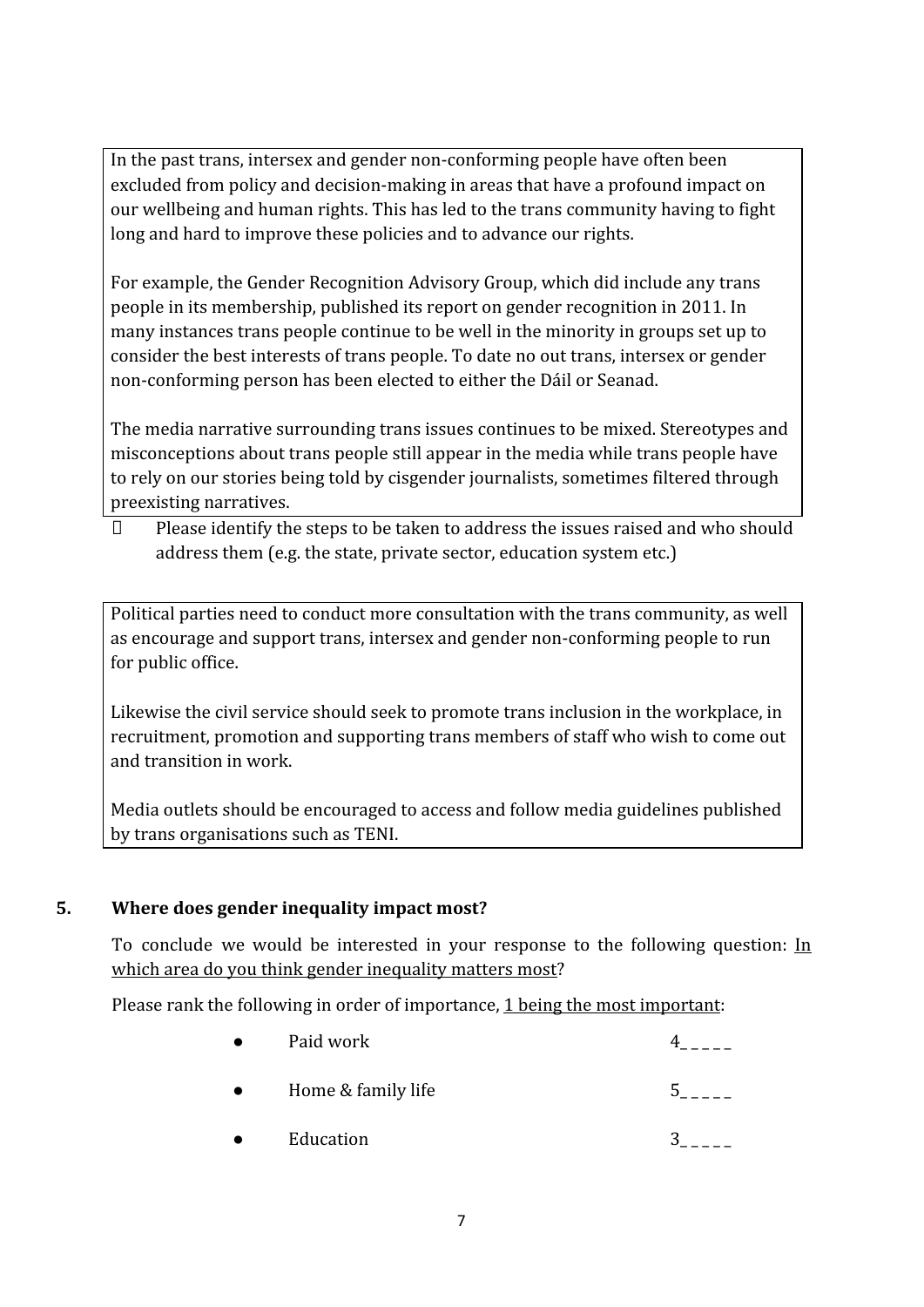| Politics and public life |  |
|--------------------------|--|
| Media                    |  |
| Caring for others        |  |
| Other - please elaborate |  |

 $\square$  Please outline the reasons for your answer below:

1 - Other: a critical issue for trans and intersex people is the need for appropriate, accessible and timely healthcare that is patient-centred and based on international best practice. Trans and intersex people have unique healthcare needs related to their gender identity and sex characteristics that require support. This includes not only the need to be able to access transition-related services but also mental health, sexual health and the need to access all health services free from discrimination and stigmatisation. Long public waiting lists, prohibitively high costs for private healthcare, the need to travel long distance and many other factors contribute to poor health outcomes, including poor mental, for many trans and intersex people.

Many of these issues, for example healthcare, education, media etc. are all areas where gender inequality and transphobia in particular have a profound impact. As a result any effort to rank them relative to each other may be an arbitrary and reductive exercise. Politics and public life have a profound impact on gender inequality for trans people, through gender recognition for example.

## Please include any further comments or observations you may have here.

There is still work to be done to achieve formal, legal gender equality in addition to practical and *de facto* gender equality in Ireland. The recommendations of the review into the Gender Recognition Act, 2015, which was published in 2018, have not yet been implemented. As well as the fact that non-binary people are discriminated against in Irish law as they are not legally recognised, transgender people under the age of 16 also cannot access gender recognition. The review recommended that under 16s and non-binary people should enjoy the same right held by men and women to have their gender recognised, along with many other recommendations to promote practical equality and make the process for legal recognition more accessible. However the government does not currently plan to implement these